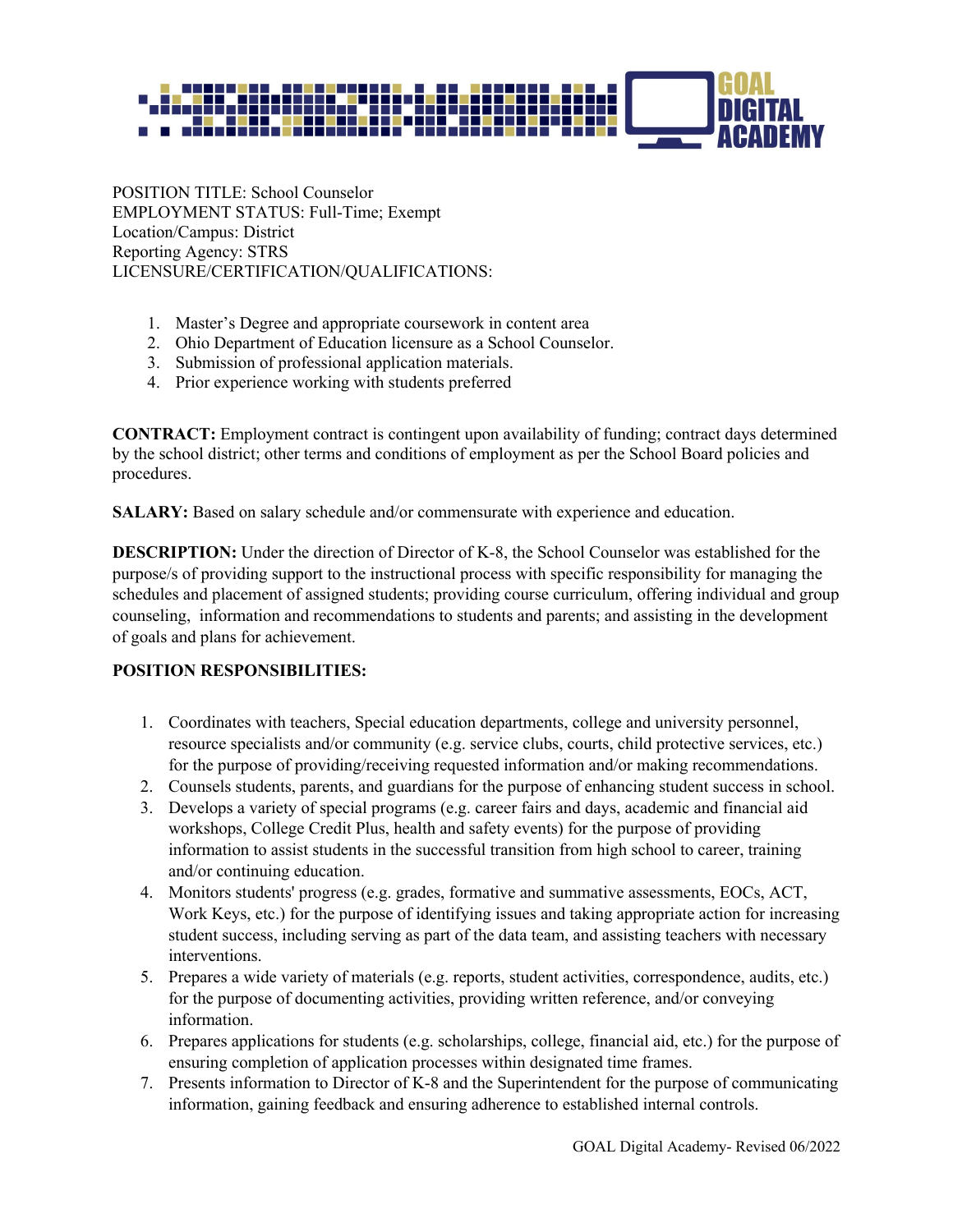

- 8. Research program eligibility requirements for the purpose of providing up-to-date, accurate counsel to students.
- 9. Schedules student classes for the purpose of securing appropriate placement and meeting their matriculation, graduation and college eligibility requirements.
- 10. Supervises assigned programs (e.g. scholarships, peer counseling, special education, 504's, ESL, Flex Credit, Career Tech, etc.) for the purpose of monitoring performance, providing for professional growth and achieving overall curriculum objectives.
- 11. Performs other related duties as assigned

#### **Metrics for success:**

- Student success plan completion (to be built in SAS)
- Seal Documentation
- Properly scheduled students

# **SKILLS, ABILITIES AND KNOWLEDGE:**

- Knowledge of high quality blended and online teaching structure and delivery
- Knowledge of Ethical Standards as referenced by the ASCA and the ACA.
- Knowledge of FERPA and HIPPA
- Knowledge of Ohio's Academic Content Standards
- Knowledge of current testing programs and state mandated assessment tools
- Knowledge of current educational issues and best practices
- Knowledge of community agencies that can support students and families
- Knowledge of pedagogy to teach problem solving processes and creative thinking skills
- Knowledge of trauma unformed approaches to learning and discipline
- Ability to use technology as both a productivity tool and as a method of communication; proficient in computer applications including Microsoft Office
- Ability to maintain accurate student records
- Ability to, plan strategies, and activities to meet individual needs of students
- Ability to read and understand state and STAR data to evaluate student's progress
- Ability to analyze and interpret assessment data within each assigned course
- Ability to communicate effectively both orally and in writing
- Ability to maintain confidentiality
- Ability to develop and maintain effective working relationships with students, their families, coworkers, administrators, and the public
- Ability to work with team to analyze, synthesize, and evaluate program progress and implement changes.

### **PHYSICAL DEMANDS & WORK ENVIRONMENT**:

The physical demands described are representative of those that must be met by an employee to successfully perform the essential functions of this job. Reasonable accommodations may be made to enable individuals with disabilities to perform the essential functions.

While performing duties of this job, the employee is regularly required to sit, walk, talk, or hear, and operate a computer and other technology devices.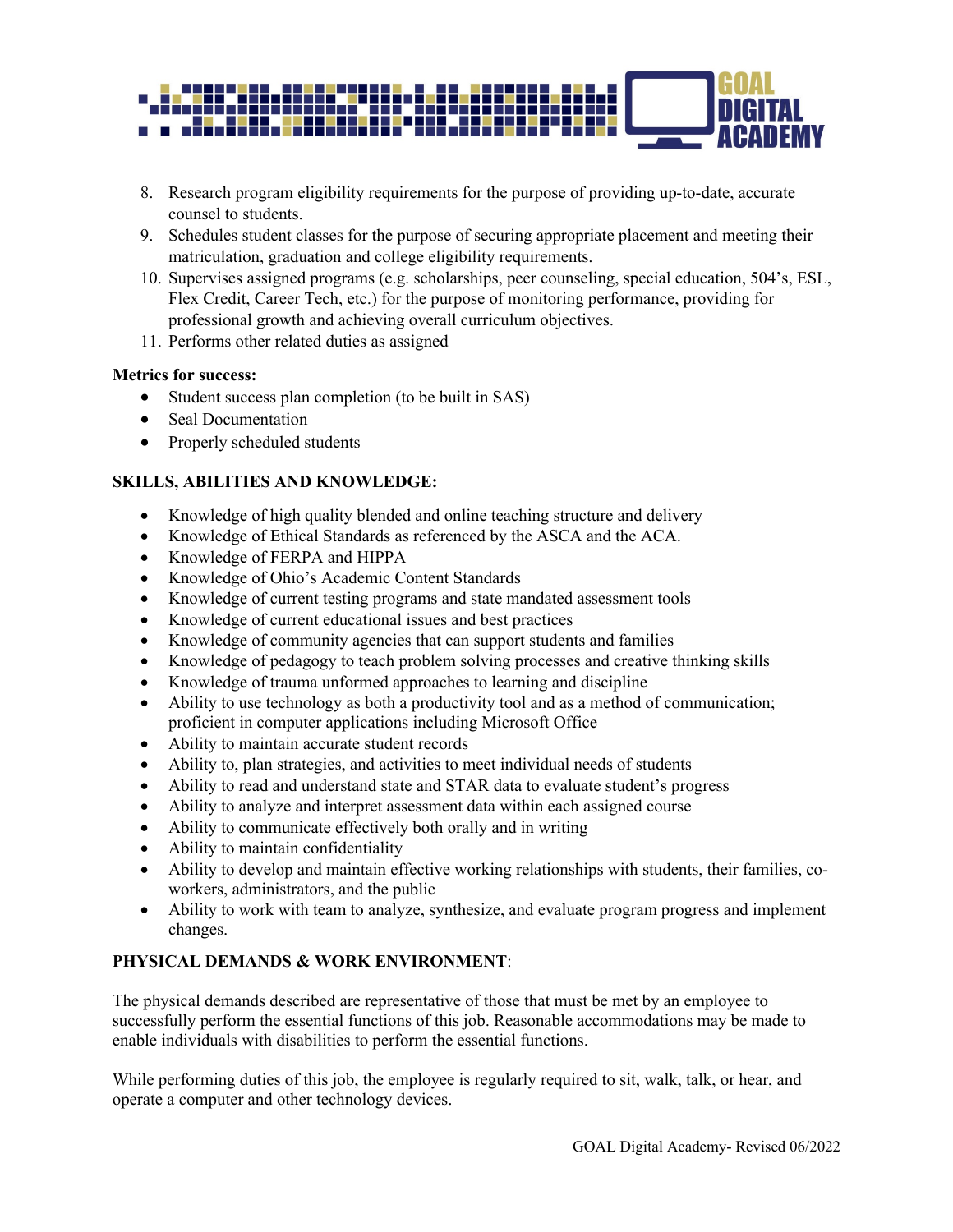

The employee must occasionally lift and/or move up to fifty pounds (e.g. notebooks, reports). Specific vision duties of this job include close vision.

The noise level in the work environment is relatively quiet but may escalate in group or event settings. The work environment may include exposure to disease and infections.

The employee may be required to deal with students with behavioral risks.

This position may require attendance at meetings outside of regular work hours (e.g. early morning, after school).

This position involves stress as a result of the responsibility to ensure that laws, regulations and procedural rules are followed, the responsibility of dealing with individual student concerns and maintaining student discipline, and the demands of maintaining effective communication with other staff members, students and parents.

# **ADDITIONAL REQUIREMENTS:**

The employee shall remain free of any alcohol or non-prescribed controlled substance in the workplace throughout his/her employment at GOAL Digital Academy.

The employee must complete a satisfactory background check.

The employee shall have a valid driver's license and available transportation.

The employee is responsible for familiarizing him/herself with the GOAL Digital Academy Handbook as well as Board Policy employee expectations.

This job description is subject to change and in no manner states or implies that these are the only duties and responsibilities to be performed by the employee.

The employee will be required to follow the instructions and perform duties required by the employee's supervisor and/or Superintendent.

This position description indicates the general nature and level of work expected of incumbent. It is not intended to be a comprehensive listing of all activities, duties and responsibilities required of incumbent. This position description is designed to illustrate the minimum requirements of the job. The performance appraisal for this position will evaluate the incumbent's ability to meet or exceed the minimum requirements of the job.

Employee Signature/Date